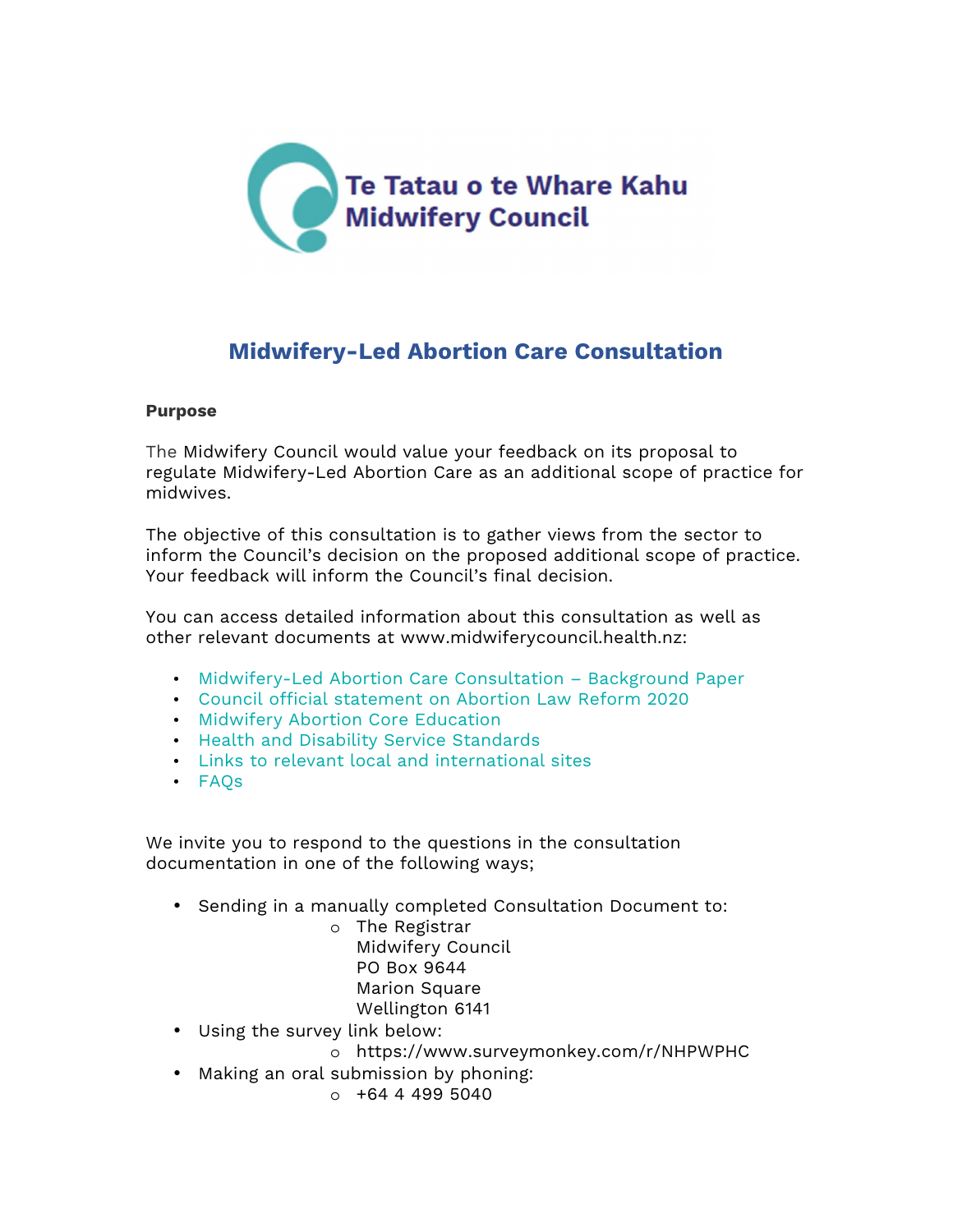Please note that the Council encourages midwives to provide individual feedback as summary submissions provided by organisations will be given no weighting.

The consultation closes on **Friday 19th November 2021 at 5pm**. We look forward to receiving your comments.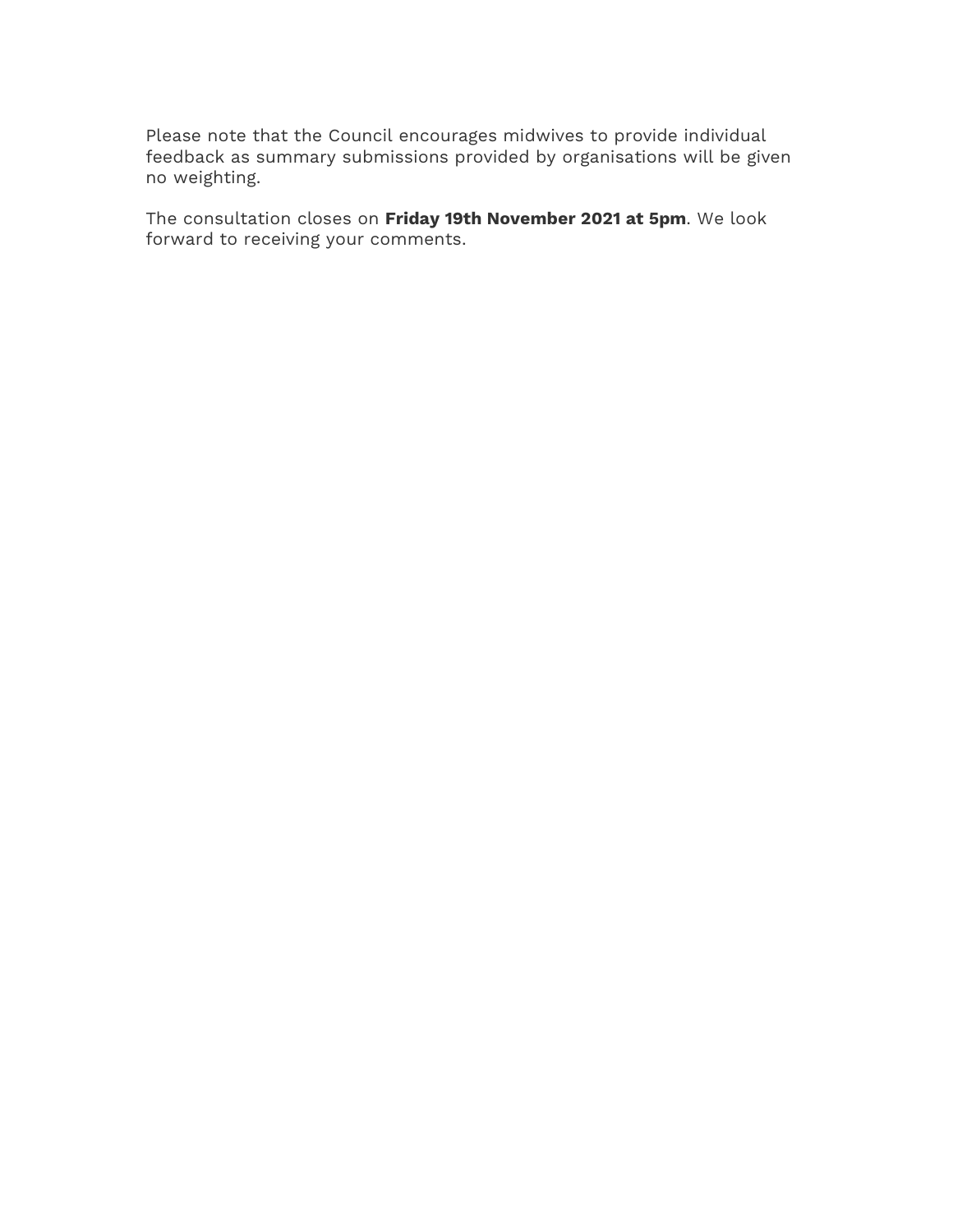## **Instructions**

In this paper, you will find a number of questions on which the Council is seeking your feedback.

**Before you complete this paper**, please ensure that you review the Midwifery-Led Abortion Care Consultation – Background Paper on our website. This paper provides you with some history on the Midwifery-Led Abortion Care consultation and the rationale for the Councils proposals.

# Your Details

Your name: \_\_\_\_\_\_\_\_\_\_\_\_\_\_\_\_\_\_\_\_\_\_ OR I would prefer to remain anonymous: YES/NO

I am completing this consultation document as an individual: YES/NO

If YES,

I am a (please highlight all that apply):

- Core midwife- primary
- Core midwife- secondary
- Core midwife -tertiary
- LMC midwife- urban
- LMC midwife rural
- Midwife manager
- Midwifery educator pre-registration programme
- Midwifery educator post-graduate or professional development
- Midwifery Advisor/researcher/leader
- Consumer
- Other please advise  $\frac{1}{2}$  =  $\frac{1}{2}$  =  $\frac{1}{2}$  =  $\frac{1}{2}$  =  $\frac{1}{2}$  =  $\frac{1}{2}$  =  $\frac{1}{2}$  =  $\frac{1}{2}$  =  $\frac{1}{2}$  =  $\frac{1}{2}$  =  $\frac{1}{2}$  =  $\frac{1}{2}$  =  $\frac{1}{2}$  =  $\frac{1}{2}$  =  $\frac{1}{2}$  =  $\frac{1}{2}$  =  $\frac{1$

If NO,

Please provide name of your organisation:

\_\_\_\_\_\_\_\_\_\_\_\_\_\_\_\_\_\_\_\_\_\_\_\_\_\_\_\_\_\_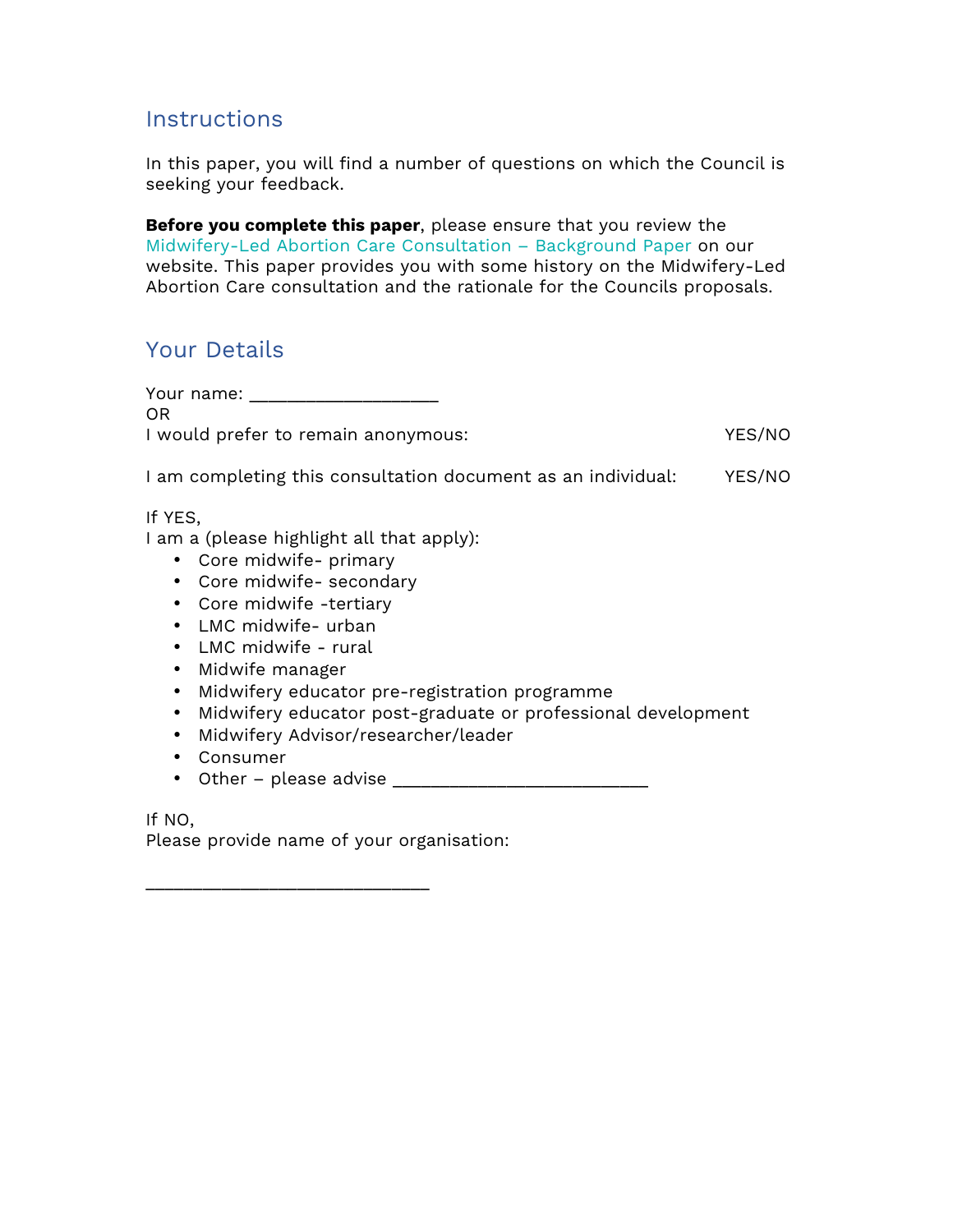# Midwifery-Led Abortion Care Consultation

The Midwifery Council is seeking feedback on its proposal to introduce midwifery-led abortion care as an additional scope of practice for midwives.

The objective of this consultation is to gather views from the sector to inform the Council's decision on the proposed additional scope of practice. Your feedback will inform the Council's final decision. Links to all documents discussed below can be accessed on our website.

#### **Midwifery responsibilities under the Abortion Legislation Act 2020**

The Abortion Legislation Bill received Royal Assent on March 23, 2020 and is now in force. Changes in the law were made to decriminalise abortion and align abortion services with other health services. Midwives are one of the groups of health practitioners that will be able to provide abortion care on their own responsibility – that is to provide midwifery-led abortion care.

To facilitate the transition for health practitioners and the health sector to provide safe abortion services that align with the Abortion Law Reform, the Ministry of Health has recently published the Ngā Paerewa Health and Disability Service Standard 8134:2021 and the New Zealand Aotearoa Abortion clinical guideline.

#### **Implication of Abortion Law Reform for all midwives**

Since the legislation came into effect, midwives have been required to provide timely navigation to abortion counselling and/or abortion services for people who have a mistimed or unplanned pregnancy and/or who are uncertain about how they wish to proceed.

If a midwife does not want to provide information about abortion, the Act requires the midwife to inform the pregnant person of this at the earliest opportunity and refer them to the closest and most accessible counsellor/service provider. Midwives must ensure that they provide informed choice and that all the information provided is without bias.

## **Abortion Law Reform - Updating Education for all midwives**

To inform midwives about their roles and responsibilities with regards to the Abortion Law Reform free, online, abortion navigation and referral education has been developed by the Schools of Midwifery. This education takes approximately four hours to complete.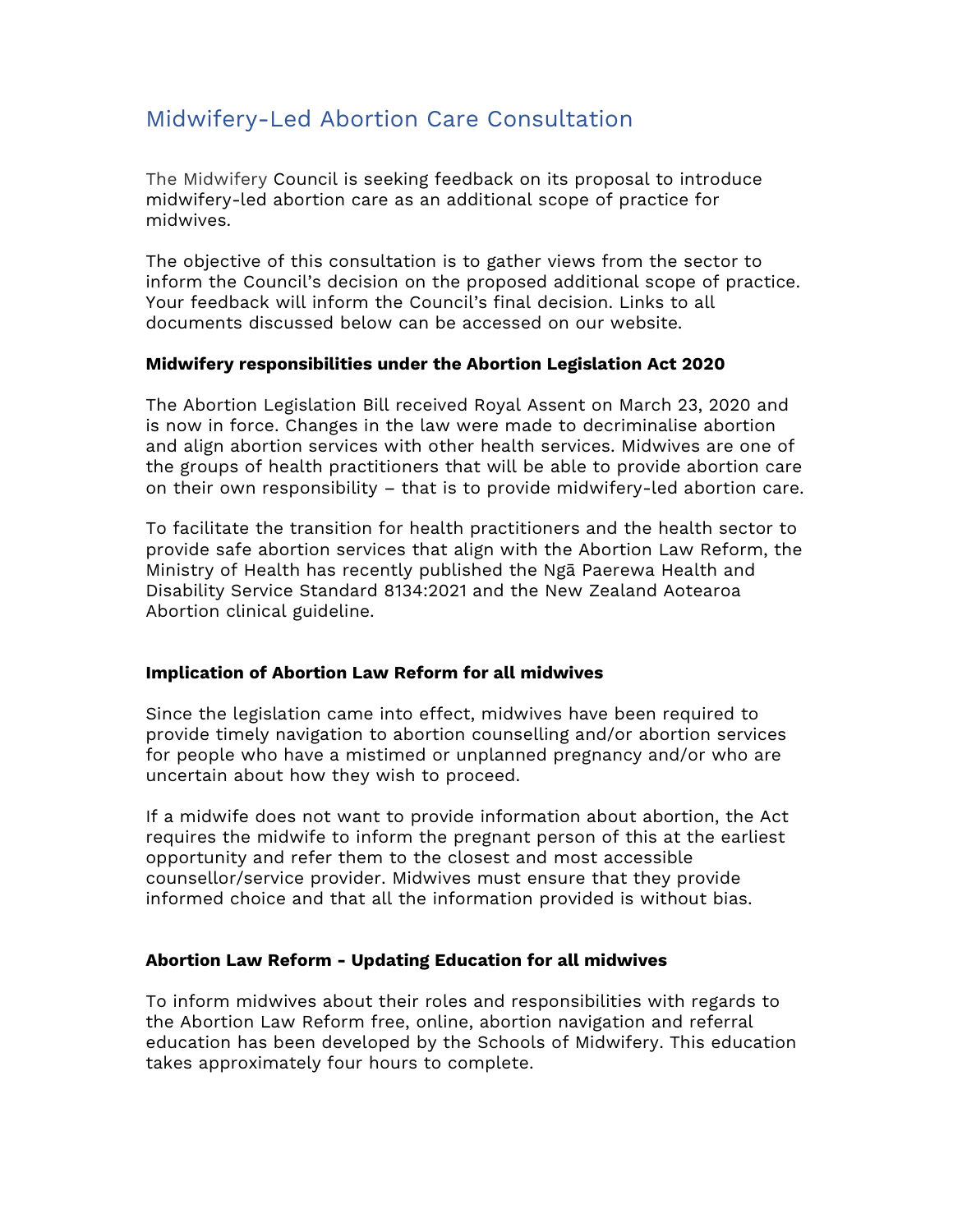#### **Midwifery-led abortion care**

Prior to March 2020, midwives could not provide abortion care on their own responsibility because previous legislation did not permit this. Now that midwifery-led abortion care is legally permitted, it is the role of the Council to ensure that competence standards required are documented and the education programmes that it accredits will equip midwives to provide culturally and clinically safe abortion care.

## **Further education for midwives electing to provide Midwifery-Led Abortion Care**

Education to support midwives in the provision of midwifery-led abortion care will be developed and would need to be completed before midwives commenced midwifery-led abortion care. It will take time to develop, accredit and implement that education. Areas of additional education may include updates on contraception, first trimester physiology, mental health, ultrasonography and counselling.

A staged approach would focus first on enabling midwifery-led early medical abortion, then midwifery-led mid-trimester and late medical abortion. Medical abortion care involves considerable knowledge, skills and behaviours that already lie in midwives' sphere of expertise. Surgical abortion would require significant new learning. The Council expects to focus on midwifery-led surgical abortion once pathways for medical midwifery-led abortion have been established.

## **Current Scope of Practice**

The Council currently has one, general, Midwifery Scope of Practice. The Council recognises that midwifery practice includes care for women undergoing termination of pregnancy and that prescribing medicines to induce abortion sits within the Scope of Practice. One of the Competencies for Entry to the Register of Midwives covers demonstrating an understanding of the needs of the woman and her family in relation to abortion.

#### **The difference is the extent of the scope of involvement.**

There are issues in placing midwifery-led abortion care within the Scope of Practice because of the ability for midwives to conscientiously object to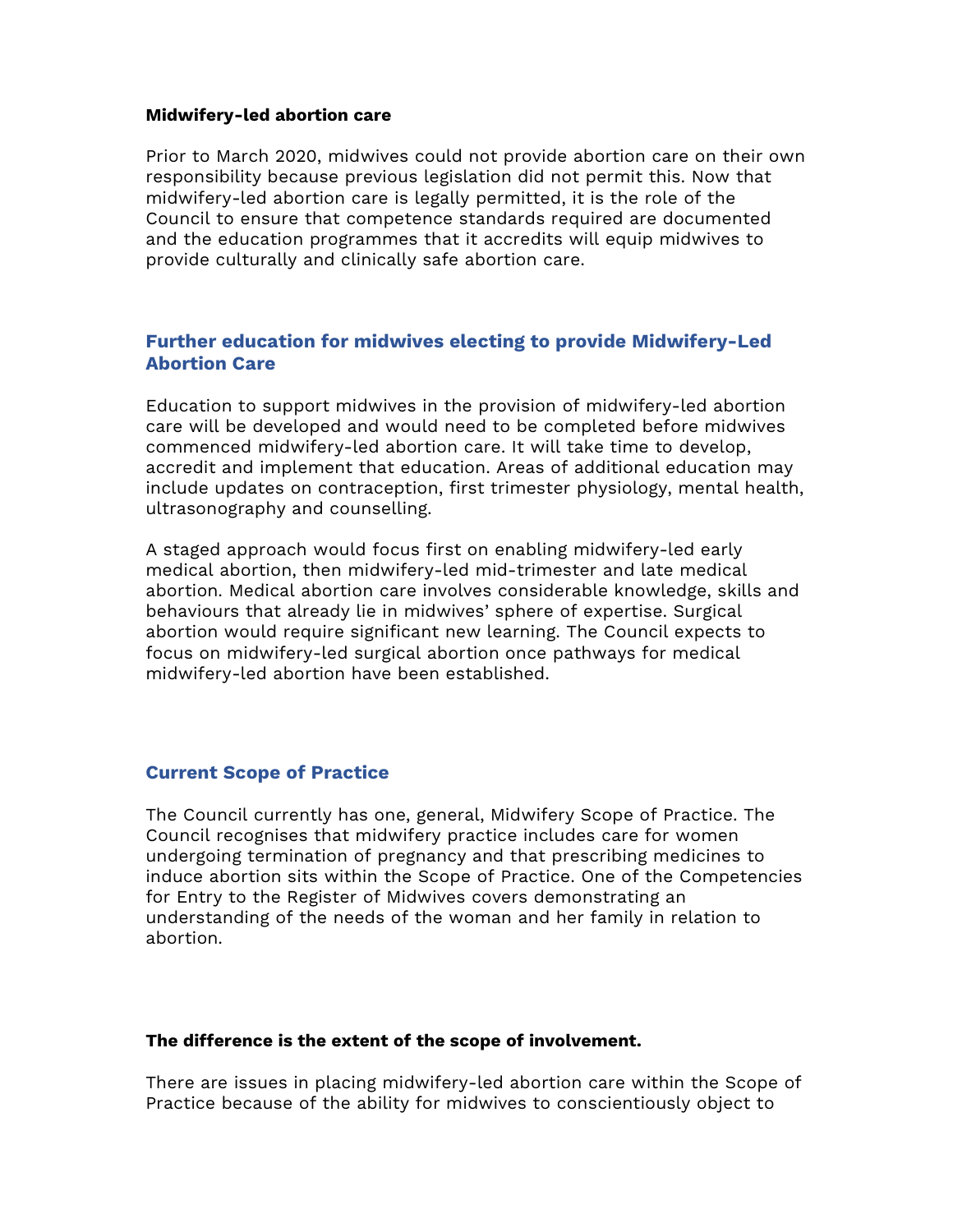providing those services. The Abortion Act places requirements on all health practitioners where abortion services fall within their scope of practice, regardless of the health practitioner's choice or opinion around abortion care. However, the Council recognises that some midwives may not wish to provide abortion services, information, or advisory services about whether to continue or terminate a pregnancy.

Incorporating midwifery-led abortion care into the General Scope of Practice would involve modifying the description of the Scope and the prescribed qualifications and/or experience required for it. That would require all midwives to complete relevant education to remain competent in that area.

Incorporating midwifery-led abortion care into the Scope would also require the Council to decide how to manage those midwives already registered who do not have the prescribed qualifications and/or experience to engage in midwifery-led abortion care.

That would be done by either:

- implementing a mandatory recertification programme for all currently registered midwives to upskill; or
- imposing a condition on all currently registered midwives, identifying them as someone whose scope of practice is limited, in that they are not authorised to provide abortion care.

Rather than place conditions on those who do not or cannot provide such services, the Council proposes to positively regulate midwifery-led abortion care services through an additional scope of practice, specifically centred around midwifery-led abortion care, called the "Midwifery – Mis-timed and Unplanned Pregnancy Care Scope of Practice".

#### **Midwiferv Scope of Practice**

All registered midwives are authorised to practise in the Midwifery Scope.

#### Midwifery - Mistimed and Unplanned **Pregnancy Scope of Practice**

Some midwives may choose to gain authorisation in this second scope. It would have standards of competence that midwives must meet and specified education requirements that midwives must complete.

The Council welcomes your feedback on the proposal to positively regulate midwifery-led abortion care services through an additional scope of practice, specifically centred around midwifery-led abortion care.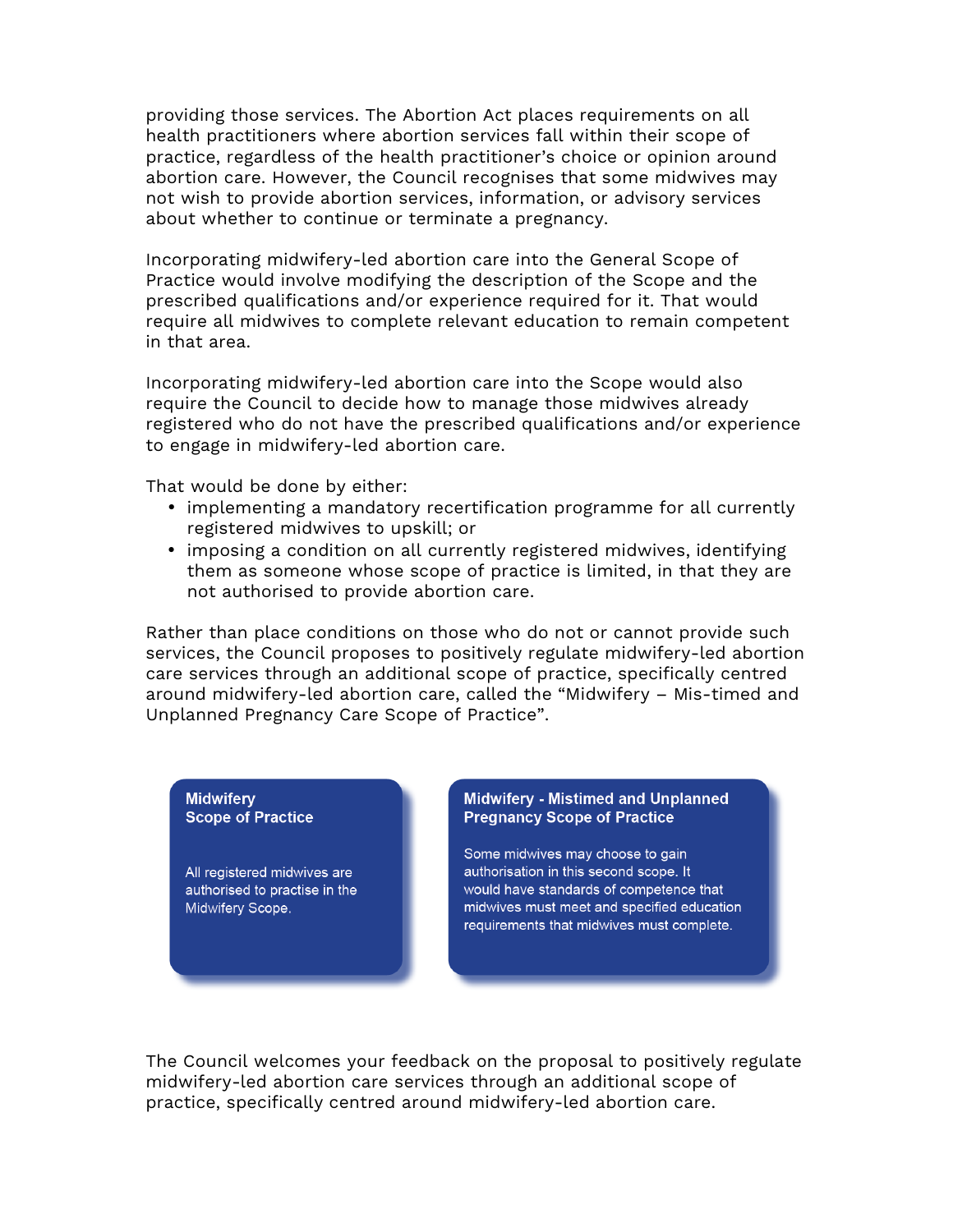## **Funding**

The funding of abortion care services is outside the scope of the Primary Maternity Notice. The Ministry of Health is working on addressing funding for midwifery-led abortion care. Funding lies outside the scope of the Council's consultation on the regulation of midwives regarding the provision of abortion services.

Some people can find the issue of abortion distressing. If you are triggered by this topic, the Council encourages you to ring 1737.

Need to talk? 1737 is free to call or text from any landline or mobile phone, 24 hours a day 7 days a week. Trained mental health professionals are on hand to support people who call or text 1737.